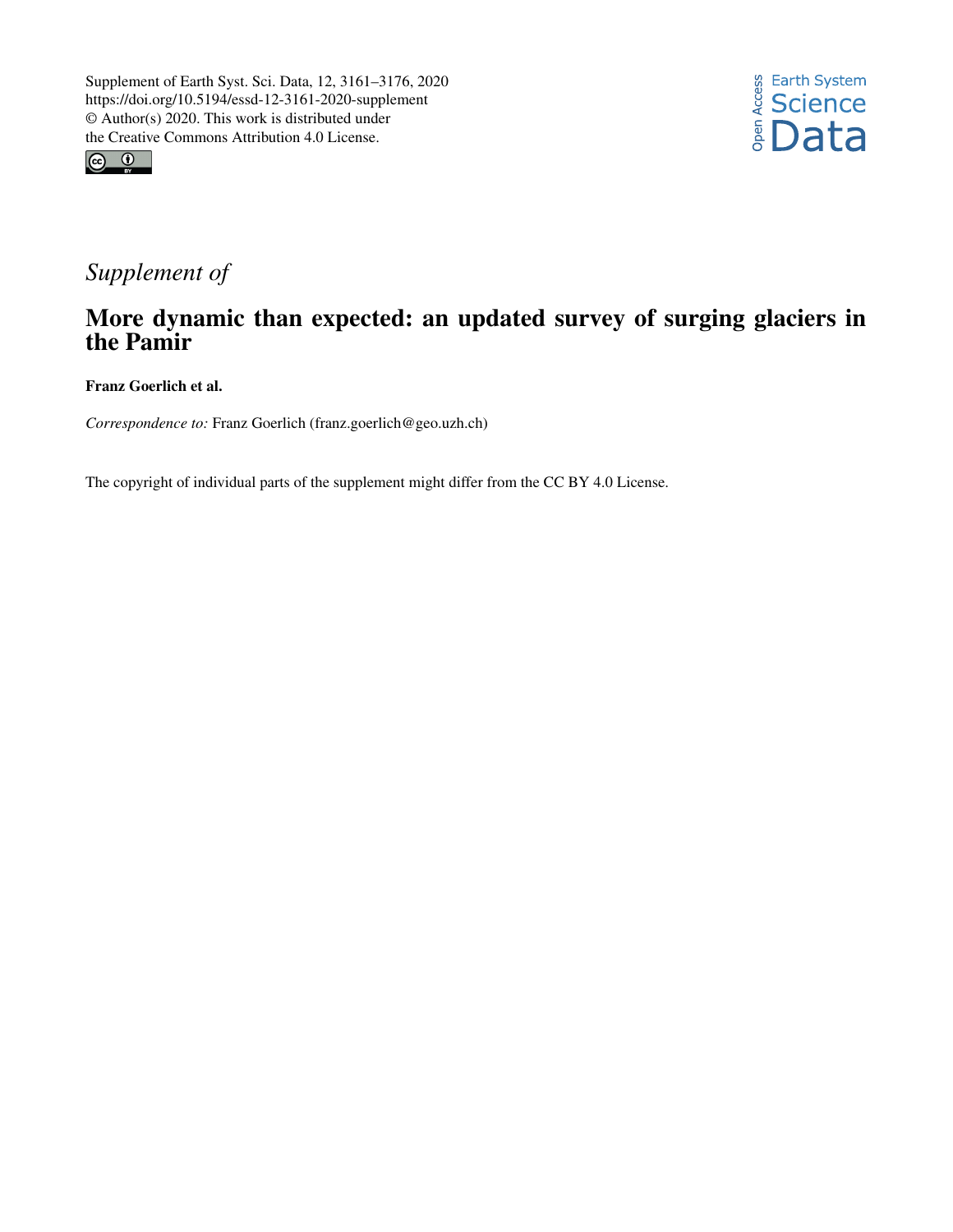## **Table S1:** Soviet Topographic Maps (1:500.000)

|                    |                | <b>Year of</b>     | Data               |
|--------------------|----------------|--------------------|--------------------|
| <b>Name</b>        | ID             | <b>Publication</b> | <b>Acquisition</b> |
| Ordschonikidseabad | $500k - j42-2$ | 1989               | 1976-1986          |
| Kuljab             | $500k - j42-4$ | 1989               | 1975-1984          |
| Murgab             | $500k - j43-1$ | 1978               | 1977               |
| n/a                | $500k - j43-2$ | n/a                | n/a                |
| <b>Lake Sorkul</b> | $500k - j43-3$ | 1989               | 1976-1982          |
| Kargalik           | $500k - j43-4$ | 1989               | 1973-1979          |

## **Table S2:** Landsat scenes

| WRS2            |             |               |                                              |
|-----------------|-------------|---------------|----------------------------------------------|
| <b>Path-Row</b> | <b>Date</b> | <b>Sensor</b> | <b>Scene ID</b>                              |
| 145-035         | 25.11.2017  | OLI           | LC08 L1TP 145035 20171125 20171206 01 T1.tif |
| 145-035         | 08.12.2016  | OLI           | LC08_L1TP_145035_20161208_20170317_01_T1.tif |
| 145-035         | 20.11.2015  | OLI           | LC08 L1TP 145035 20151120 20170401 01 T1.tif |
| 145-035         | 17.11.2014  | OLI           | LC08_L1TP_145035_20141117_20170417_01_T1.tif |
| 145-035         | 30.11.2013  | <b>OLI</b>    | LC08_L1TP_145035_20131130_20170428_01_T1.tif |
| 145-035         | 03.11.2012  | $ETM+$        | LE07 L1TP 145035 20121103 20161127 01 T1.tif |
| 145-035         | 09.11.2011  | <b>TM</b>     | LT05_L1TP_145035_20111109_20161005_01_T1.tif |
| 145-035         | 08.12.2010  | <b>TM</b>     | LT05 L1TP 145035 20101208 20161011 01 T1.tif |
| 145-035         | 02.10.2009  | <b>TM</b>     | LT05_L1TP_145035_20091002_20161019_01_T1.tif |
| 145-035         | 02.12.2008  | <b>TM</b>     | LT05_L1TP_145035_20081202_20161028_01_T1.tif |
| 145-035         | 24.12.2007  | $ETM+$        | LE07_L1TP_145035_20071224_20161231_01_T1.tif |
| 145-035         | 10.10.2006  | <b>TM</b>     | LT05_L1TP_145035_20061010_20161118_01_T1.tif |
| 145-035         | 18.12.2005  | $ETM+$        | LE07 L1TP 145035 20051218 20170111 01 T1.tif |
| 145-035         | 15.12.2004  | $ETM+$        | LE07_L1TP_145035_20041215_20170117_01_T1.tif |
| 145-035         | 27.11.2003  | $ETM+$        | LE07_L1TP_145035_20031127_20170123_01_T1.tif |
| 145-035         | 08.11.2002  | $ETM+$        | LE07 L1TP_145035_20021108_20170127_01_T1.tif |
| 145-035         | 05.11.2001  | $ETM+$        | LE07_L1TP_145035_20011105_20170202_01_T1.tif |
| 145-035         | 25.08.2001  | <b>TM</b>     | LT05_L1TP_145035_20010825_20161210_01_T1.tif |
| 145-035         | 04.12.2000  | $ETM+$        | LE07_L1TP_145035_20001204_20170208_01_T1.tif |
| 145-035         | 26.11.2000  | <b>TM</b>     | LT05_L1TP_145035_20001126_20161212_01_T1.tif |
| 145-035         | 24.11.1999  | <b>TM</b>     | LT05_L1TP_145035_19991124_20161217_01_T1.tif |
| 145-035         | 04.10.1998  | <b>TM</b>     | LT05_L1TP_145035_19981004_20161221_01_T1.tif |
| 145-035         | 15.09.1997  | <b>TM</b>     | LT05_L1TP_145035_19970915_20161229_01_T1.tif |
| 145-035         | 12.09.1996  | <b>TM</b>     | LT05_L1TP_145035_19960912_20170102_01_T1.tif |
| 145-035         | 31.12.1995  | <b>TM</b>     | LT05_L1TP_145035_19951231_20170105_01_T1.tif |
| 145-035         | 25.10.1994  | <b>TM</b>     | LT05_L1TP_145035_19941025_20170112_01_T1.tif |
| 145-035         | 22.08.1994  | TM            | LT05_L1TP_145035_19940822_20170112_01_T1.tif |
| $145-035$       | 09.12.1993  | TM            | LT05_L1TP_145035_19931209_20170116_01_T1.tif |
| 146-035         | 18.12.2017  | OLI           | LC08_L1TP_146035_20171218_20171224_01_T1.tif |
| 146-035         | 15.12.2016  | OLI           | LC08_L1TP_146035_20161215_20170316_01_T1.tif |
| 146-035         | 29.12.2015  | OLI           | LC08 L1TP 146035 20151229 20170331 01 T1.tif |
| 146-035         | 10.10.2015  | OLI           | LC08_L1TP_146035_20151010_20170403_01_T1.tif |
| 146-035         | 24.11.2014  | OLI           | LC08_L1TP_146035_20141124_20170417_01_T1.tif |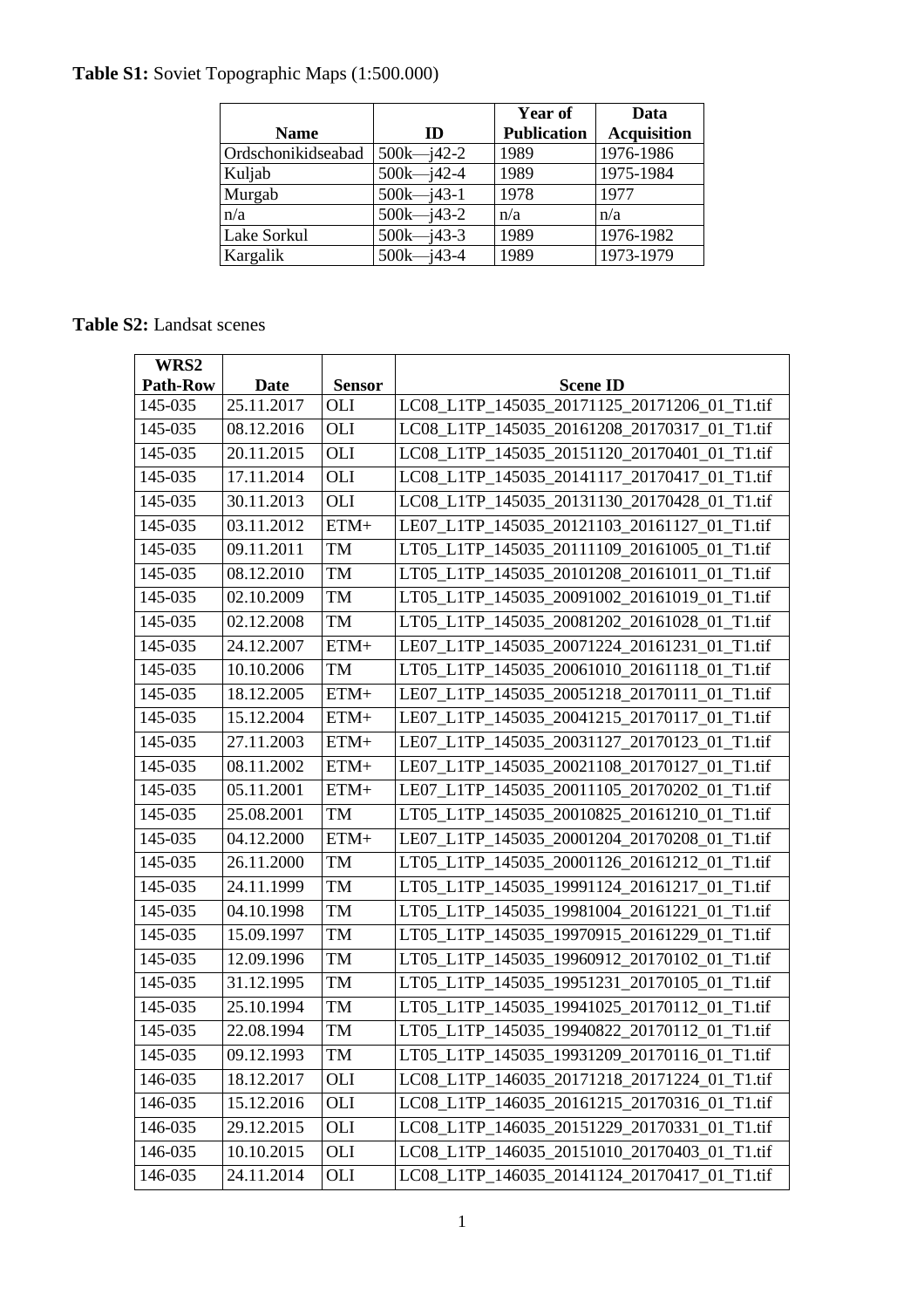| 146-035               | 20.08.2014              | OLI      | LC08_L1TP_146035_20140820_20170420_01_T1.tif |
|-----------------------|-------------------------|----------|----------------------------------------------|
| 146-035               | 07.12.2013              | OLI      | LC08_L1TP_146035_20131207_20170428_01_T1.tif |
| 146-035               | 10.11.2012              | $ETM+$   | LE07_L1TP_146035_20121110_20161129_01_T1.tif |
| 146-035               | 13.09.2011              | TM       | LT05_L1TP_146035_20110913_20161006_01_T1.tif |
| 146-035               | 15.12.2010              | TM       | LT05_L1TP_146035_20101215_20161011_01_T1.tif |
| 146-035               | 07.09.2009              | TM       | LT05_L1TP_146035_20090907_20161021_01_T1.tif |
| 146-035               | 23.11.2008              | TM       | LT05 L1TP 146035 20081123 20161028 01 T1.tif |
| 146-035               | 12.09.2008              | $ETM+$   | LE07_L1TP_146035_20080912_20161225_01_T1.tif |
| 146-035               | 13.11.2007              | $ETM+$   | LE07_L1TP_146035_20071113_20170101_01_T1.tif |
| 146-035               | 07.09.2006              | $ETM+$   | LE07_L1TP_146035_20060907_20170108_01_T1.tif |
| 146-035               | 04.09.2005              | $ETM+$   | LE07_L1TP_146035_20050904_20170113_01_T1.tif |
| 146-035               | 06.12.2004              | $ETM+$   | LE07_L1TP_146035_20041206_20170117_01_T1.tif |
| 146-035               | 17.10.2003              | $ETM+$   | LE07_L1TP_146035_20031017_20170123_01_T1.tif |
| 146-035               | 10.07.2002              | $ETM+$   | LE07 L1TP 146035 20020710 20170130 01 T1.tif |
| 146-035               | 31.07.2001              | TM       | LT05_L1TP_146035_20010731_20161210_01_T1.tif |
| 146-035               | 08.10.2000              | $ETM+$   | LE07_L1TP_146035_20001008_20170209_01_T1.tif |
| 146-035               | 18.07.1999              | $ETM+$   | LE07_L1TP_146035_19990718_20170218_01_T1.tif |
| 146-035               | 25.09.1998              | TM       | LT05 L1TP 146035 19980925 20161222 01 T1.tif |
| 146-035               | 21.08.1997              | $\rm TM$ | LT05 L1TP 146035 19970821 20161230 01 T1.tif |
| 146-035               | 18.08.1996              | TM       | LT05_L1TP_146035_19960818_20170103_01_T1.tif |
| 146-035               | 04.11.1995              | TM       | LT05_L1TP_146035_19951104_20170107_01 T1.tif |
| 146-035               | 30.09.1994              | TM       | LT05_L1TP_146035_19940930_20170112_01_T1.tif |
| 146-035               | 14.11.1993              | TM       | LT05_L1TP_146035_19931114_20170116_01_T1.tif |
| 146-035               | 29.12.1992              | TM       | LT05_L1TP_146035_19921229_20170121_01_T1.tif |
| 146-035               | 11.12.1991              | TM       | LT05_L1TP_146035_19911211_20170124_01_T1.tif |
| 146-035               | 02.08.1990              | TM       | LT05 L1TP 146035 19900802 20170129 01 T1.tif |
| 146-035               | 05.12.1989              | TM       | LT05_L1TP_146035_19891205_20170201_01_T1.tif |
| 147-036               | 07.11.2017              | OLI      | LC08 L1TP 147036 20171107 20171121 01 T1.tif |
| $\overline{1}$ 47-036 | $\overline{03.10.2016}$ | OLI      | LC08_L1TP_147036_20161003_20170319_01_T1.tif |
| 147-036               | 30.08.2015              | OLI      | LC81470362015242LGN00.jpg                    |
| 147-036               | 19.08.2014              | ETM+     | LE71470362014231PFS00.tif                    |
| 147-036               | 25.09.2013              | OLI      | LC81470362013268LGN00.jpg                    |
| 147-036               | 28.07.2012              | $ETM+$   | LE71470362012210PFS00.tif                    |
| 147-036               | 03.08.2011              | TM       | LT51470362011215KHC00.tif                    |
| 147-036               | 17.09.2010              | TM       | LT51470362010260KHC00.tif                    |
| 147-036               | 13.08.2009              | TM       | LT51470362009225KHC00.tif                    |
| 147-036               | 23.06.2008              | $\rm TM$ | LT51470362008175KHC01.tif                    |
| 147-036               | 13.06.2007              | ETM+     | LE71470362007164ASN00.tif                    |
| 147-036               | 30.09.2006              | $ETM+$   | LE71470362006273PFS00.jpg                    |
| 147-036               | 26.08.2005              | $ETM+$   | LE71470362005238PFS00.tif                    |
| 147-036               | 08.09.2004              | $ETM+$   | LE71470362004252PFS01.tif                    |
| 147-036               | 22.09.2003              | $ETM+$   | LE71470362003265ASN01.tif                    |
| 147-036               | 02.08.2002              | $ETM+$   | LE71470362002214SGS00.tif                    |
| 147-036               | 28.06.2001              | $ETM+$   | LE71470362001179SGS00.tif                    |
| 147-036               | 28.08.2000              | $ETM+$   | LE71470362000241SGS00.tif                    |
| 147-036               | 09.07.1999              | $ETM+$   | LE71470361999190SGS00.tif                    |
| 147-036               | 16.09.1998              | TM       | LT51470361998259BIK02.tif                    |
| 147-036               | 10.09.1996              | TM       | LT51470361996254ISP00.tif                    |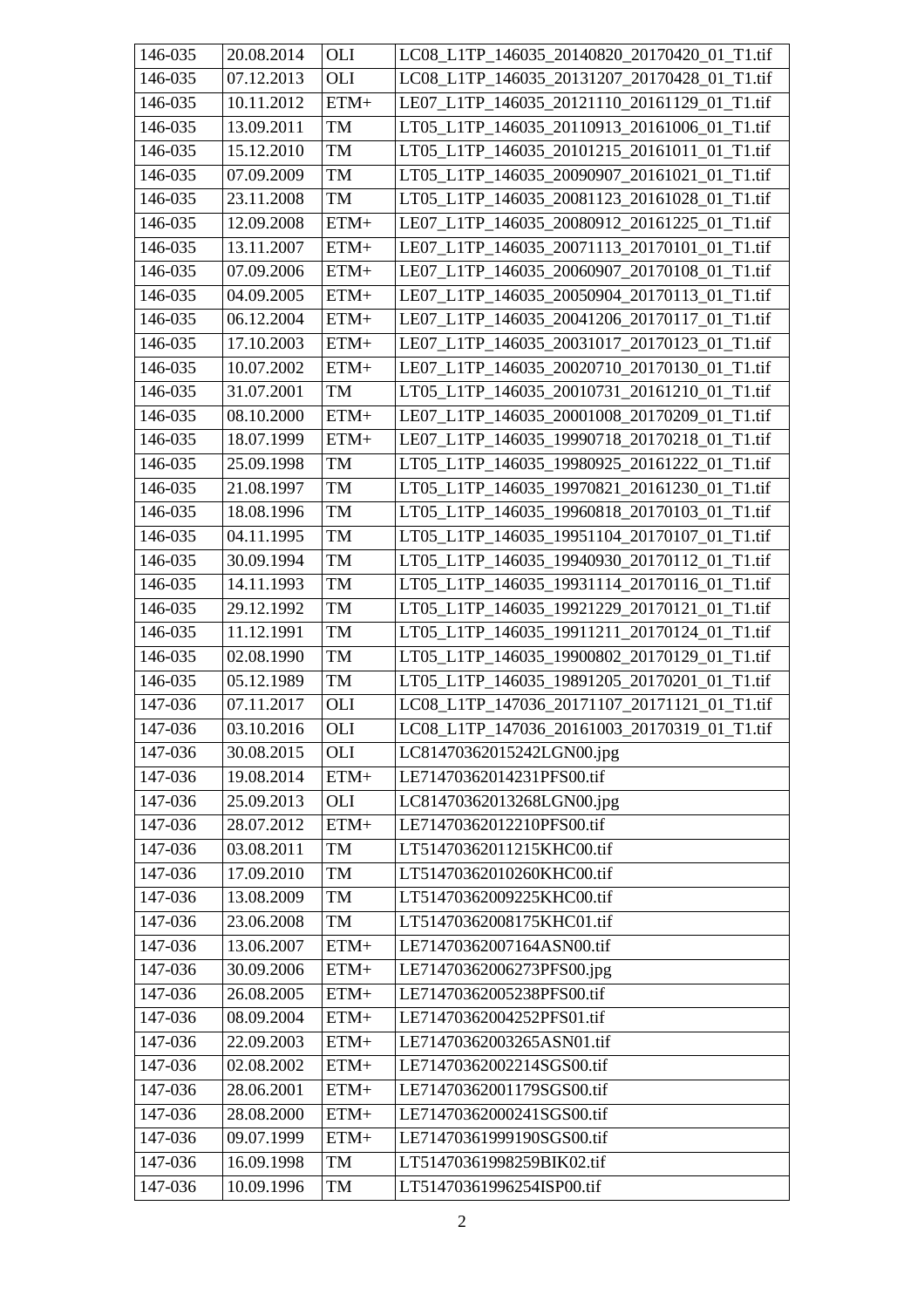| 147-036 | 23.10.1994 | TM            | LT51470361994296ISP00.tif                    |
|---------|------------|---------------|----------------------------------------------|
| 147-036 | 02.09.1993 | TM            | LT51470361993245ISP00.tif                    |
| 147-036 | 29.07.1992 | TM            | LT51470361992211ISP00.tif                    |
| 147-036 | 28.08.1991 | TM            | LT51470361991240ISP00.tif                    |
| 147-036 | 18.07.1978 | <b>MSS</b>    | LM31590361978199AAA02_B6.TIF                 |
| 147-036 | 18.07.1978 | <b>MSS</b>    | LM31590351978199AAA04_B6.TIF                 |
| 148-035 | 29.10.2017 | OLI           | LC08_L1TP_148035_20171029_20171109_01_T1.tif |
| 148-035 | 04.07.2015 | OLI           | LC81480352015185LGN00.jpg                    |
| 148-035 | 30.07.2013 | OLI           | LC81480352013211LGN00.jpg                    |
| 148-035 | 08.11.2012 | $ETM+$        | LE07_L1TP_148035_20121108_20161127_01_T1.tif |
| 148-035 | 10.08.2011 | TM            | LT51480352011222KHC00.jpg                    |
| 148-035 | 23.08.2010 | TM            | LT51480352010235KHC00.jpg                    |
| 148-035 | 12.08.2009 | $ETM+$        | LE71480352009224SGS00.jpg                    |
| 148-035 | 04.10.2008 | TM            | LT51480352008278BJC00.jpg                    |
| 148-035 | 20.08.2006 | $ETM+$        | LE71480352006232PFS00.jpg                    |
| 148-035 | 14.08.2004 | $ETM+$        | LE71480352004227PFS01.jpg                    |
| 148-035 | 09.08.2002 | $ETM+$        | LE71480352002221SGS00.jpg                    |
| 148-035 | 21.07.2001 | $ETM+$        | LE71480352001202SGS00.jpg                    |
| 148-035 | 04.09.2000 | $ETM+$        | LE71480352000248SGS00.jpg                    |
| 148-035 | 27.08.2000 | TM            | LT51480352000240XXX02.jpg                    |
| 148-035 | 13.12.1999 | $ETM+$        | LE71480351999357EDC00.jpg                    |
| 148-035 | 09.08.1999 | TM            | LT51480351999221XXX01.jpg                    |
| 148-035 | 07.09.1998 | TM            | LT51480351998250XXX01.jpg                    |
| 148-035 | 18.07.1997 | TM            | LT51480351997199ISP00.jpg                    |
| 148-035 | 01.09.1996 | TM            | LT51480351996245ISP00.jpg                    |
| 148-035 | 15.11.1994 | TM            | LT51480351994319ISP00.jpg                    |
| 148-035 | 07.07.1993 | TM            | LT51480351993188ISP00.jpg                    |
| 148-035 | 25.11.1992 | TM            | LT51480351992330ISP00.jpg                    |
| 148-035 | 19.08.1991 | TM            | LT51480351991231ISP00.jpg                    |
| 148-035 | 17.11.1989 | TM            | LT51480351989321ISP00.jpg                    |
| 149-035 | 01.08.2017 | OLI           | LC08_L1TP_149035_20170801_20170811_01_T1.tif |
| 149-035 | 15.09.2016 | OLI           | LC08_L1TP_149035_20160915_20170321_01_T1.tif |
| 149-035 | 15.10.2015 | OLI           | LC08_L1TP_149035_20151015_20170403_01_T1.tif |
| 149-035 | 23.07.2014 | OLI           | LC81490352014205LGN00.jpg                    |
| 149-035 | 09.10.2013 | OLI           | LC81490352013282LGN00.jpg                    |
| 149-035 | 30.10.2012 | $ETM+$        | LE07_L1TP_149035_20121030_20161127_01_T1.tif |
| 149-035 | 12.10.2011 | $ETM+$        | LE07_L1TP_149035_20111012_20161206_01_T1.tif |
| 149-035 | 17.10.2010 | $\mathbf{TM}$ | LT51490352010290KHC00.jpg                    |
| 149-035 | 11.08.2009 | TM            | LT51490352009223KHC00.jpg                    |
| 149-035 | 31.07.2008 | $ETM+$        | LE71490352008213ASN00.jpg                    |
| 149-035 | 15.09.2007 | $ETM+$        | LE07_L1TP_149035_20070915_20170101_01_T1.tif |
| 149-035 | 26.07.2006 | $ETM+$        | LE71490352006207PFS00.jpg                    |
| 149-035 | 27.10.2005 | $ETM+$        | LE07_L1TP_149035_20051027_20170112_01_T1.tif |
| 149-035 | 24.10.2004 | $ETM+$        | LE07_L1TP_149035_20041024_20170118_01_T1.tif |
| 149-035 | 20.09.2003 | $ETM+$        | LE07_L1TP_149035_20030920_20170124_01_T1.tif |
| 149-035 | 03.10.2002 | $ETM+$        | LE71490352002276SGS00.tif                    |
| 149-035 | 29.08.2001 | $ETM+$        | LE71490352001241SGS00.tif                    |
| 149-035 | 11.09.2000 | $ETM+$        | LE07_L1TP_149035_20000911_20170210_01_T1.tif |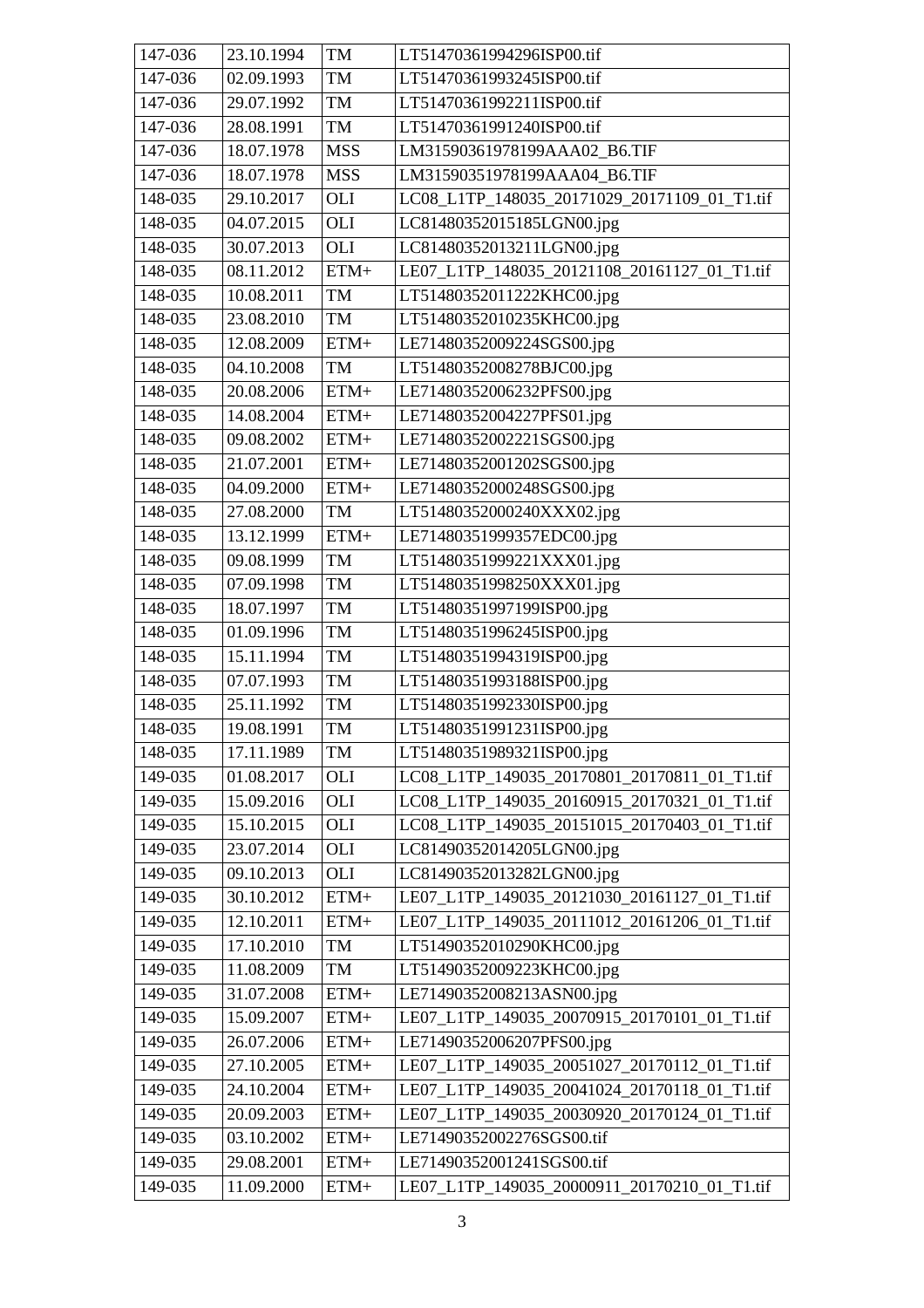| 149-035 | 13.08.1998 | TM         | LT51490351998225XXX01.jpg                    |
|---------|------------|------------|----------------------------------------------|
| 149-035 | 17.07.1994 | TM         | LT51490351994198ISP00.jpg                    |
| 149-035 | 07.08.1990 | <b>TM</b>  | LT51490351990219ISP00.jpg                    |
| 150-033 | 12.09.2018 | OLI        | LC08 L1TP 150033 20180912 20180927 01 T1.tif |
| 150-033 | 10.07.2018 | <b>OLI</b> | LC08 L1TP 150033 20180710 20180717 01 T1.tif |
| 150-033 | 09.09.2017 | <b>OLI</b> | LC08_L1TP_150033_20170909_20170927_01_T1.tif |
| 150-033 | 20.07.2016 | <b>OLI</b> | LC08 L1TP 150033 20160720 20170323 01 T1.tif |
| 150-033 | 19.08.2015 | <b>OLI</b> | LC08_L1TP_150033_20150819_20170406_01_T1.tif |
| 150-033 | 10.06.2013 | OLI        | LC08_L1TP_150033_20130610_20170504_01_T1.tif |
| 150-033 | 05.10.2012 | $ETM+$     | LE07_L1TP_150033_20121005_20161128_01_T1.tif |
| 150-033 | 24.08.2011 | TM         | LT05_L1TP_150033_20110824_20161007_01_T1.tif |
| 150-033 | 04.05.2011 | TM         | LT05_L1TP_150033_20110504_20161009_01_T1.tif |
| 150-033 | 27.12.2010 | TM         | LT05_L1TP_150033_20101227_20161011_01_T1.tif |
| 150-033 | 19.09.2009 | TM         | LT05_L1TP_150033_20090919_20161020_01_T1.tif |
| 150-033 | 02.10.2008 | TM         | LT05 L1TP 150033 20081002 20161029 01 T1.tif |
| 150-033 | 21.08.2007 | $ETM+$     | LE07_L1TP_150033_20070821_20170101_01_T1.tif |
| 150-033 | 06.11.2006 | $ETM+$     | LE07_L1TP_150033_20061106_20170106_01_T1.tif |
| 150-033 | 16.09.2005 | $ETM+$     | LE07_L1TP_150033_20050916_20170113_01_T1.tif |
| 150-033 | 13.09.2004 | $ETM+$     | LE07 L1TP 150033 20040913 20170119 01 T1.tif |
| 150-033 | 29.10.2003 | $ETM+$     | LE07_L1TP_150033_20031029_20170123_01_T1.tif |
| 150-033 | 23.08.2002 | $ETM+$     | LE07_L1TP_150033_20020823_20170129_01_T1.tif |
| 150-033 | 07.10.2001 | $ETM+$     | LE07_L1TP_150033_20011007_20170203_01_T1.tif |
| 150-033 | 02.09.2000 | $ETM+$     | LE07_L1TP_150033_20000902_20170210_01_T1.tif |
| 150-033 | 13.12.1999 | TM         | LT05_L1TP_150033_19991213_20161215_01_T1.tif |
| 150-033 | 15.08.1999 | $ETM+$     | LE07_L1TP_150033_19990815_20170217_01_T1.tif |
| 150-033 | 07.10.1998 | TM         | LT05_L1TP_150033_19981007_20161221_01_T1.tif |
| 150-033 | 04.10.1997 | TM         | LT05_L1TP_150033_19971004_20161229_01_T1.tif |
| 150-033 | 29.07.1996 | TM         | LT05 L1TP 150033 19960729 20170103 01 T1.tif |
| 150-033 | 03.01.1996 | TM         | LT05_L1TP_150033_19960103_20170106_01_T1.tif |
| 150-033 | 06.06.1994 | TM         | LT05_L1TP_150033_19940606_20170113_01_T1.tif |
| 150-033 | 05.07.1993 | TM         | LT05 L1TP 150033 19930705 20170118 01 T1.tif |
| 150-033 | 09.12.1992 | TM         | LT05_L1TP_150033_19921209_20170121_01_T1.tif |
| 150-033 | 23.11.1992 | TM         | LT05 L1TP 150033 19921123 20170121 01 T1.tif |
| 150-033 | 05.11.1991 | TM         | LT05_L1TP_150033_19911105_20170125_01_T1.tif |
| 150-033 | 07.03.1990 | TM         | LT05_L1TP_150033_19900307_20170131_01_T1.tif |
| 150-033 | 01.12.1989 | TM         | LT05_L1TP_150033_19891201_20170201_01_T1.tif |
| 150-034 | 09.09.2017 | OLI        | LC08_L1TP_150034_20170909_20170927_01_T1.tif |
| 150-034 | 20.07.2016 | OLI        | LC08_L1TP_150034_20160720_20170323_01_T1.tif |
| 150-034 | 19.08.2015 | OLI        | LC08_L1TP_150034_20150819_20170406_01_T1.tif |
| 150-034 | 03.10.2014 | OLI        | LC08_L1TP_150034_20141003_20170418_01_T1.tif |
| 150-034 | 28.07.2013 | OLI        | LC08_L1TP_150034_20130728_20170503_01_T1.tif |
| 150-034 | 05.10.2012 | $ETM+$     | LE07_L1TP_150034_20121005_20161128_01_T1.tif |
| 150-034 | 24.08.2011 | TM         | LT05_L1TP_150034_20110824_20161007_01_T1.tif |
| 150-034 | 21.08.2010 | <b>TM</b>  | LT05_L1TP_150034_20100821_20161014_01_T1.tif |
| 150-034 | 19.09.2009 | TM         | LT05_L1TP_150034_20090919_20161025_01_T1.tif |
| 150-034 | 02.10.2008 | TM         | LT05_L1TP_150034_20081002_20161029_01_T1.tif |
| 150-034 | 20.07.2007 | $ETM+$     | LE07_L1TP_150034_20070720_20170102_01_T1.tif |
| 150-034 | 05.10.2006 | $ETM+$     | LE07_L1TP_150034_20061005_20170108_01_T1.tif |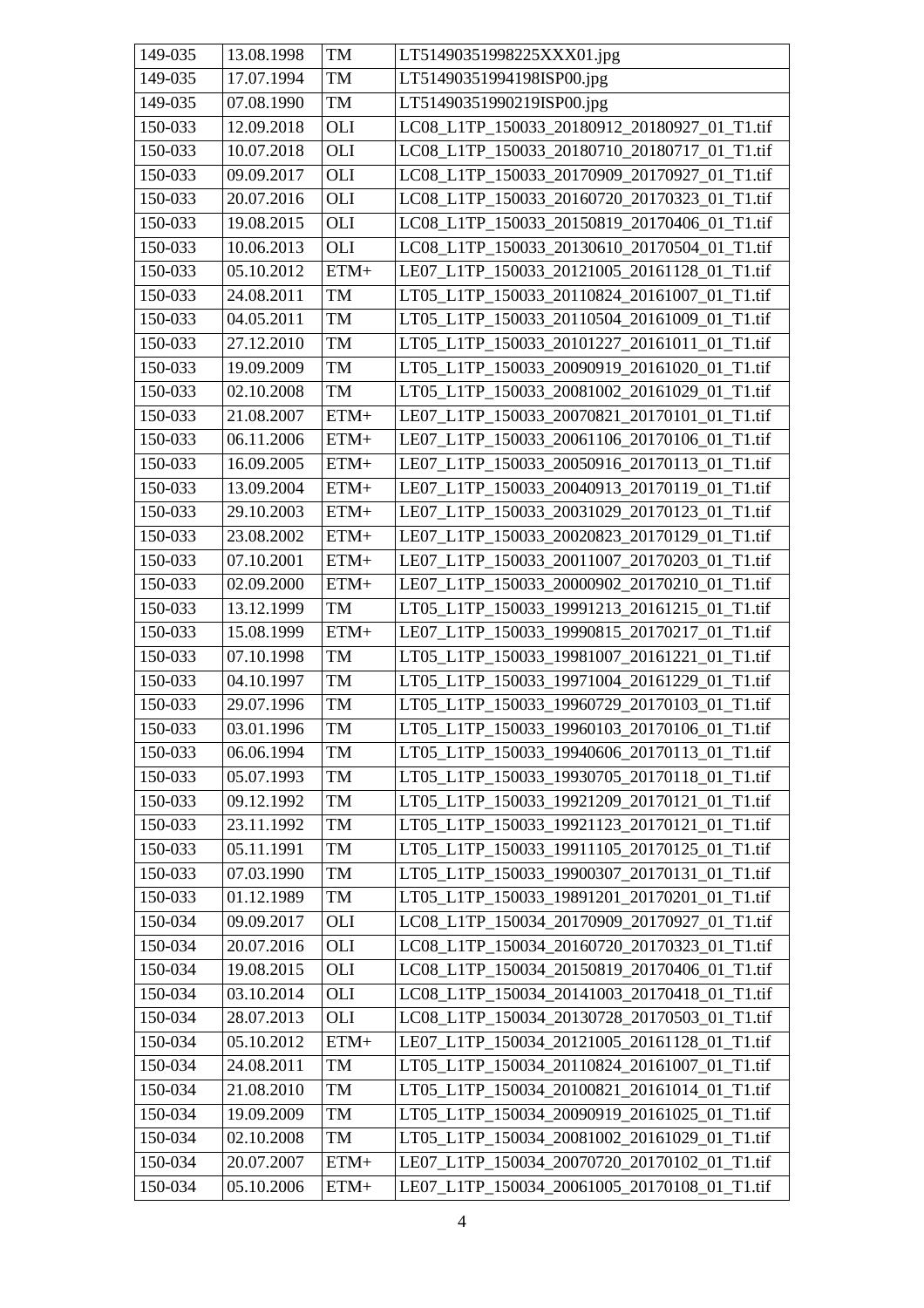| 150-034 | 16.09.2005 | $ETM+$         | LE07 L1TP 150034 20050916 20170112 01 T1.tif |
|---------|------------|----------------|----------------------------------------------|
| 150-034 | 13.09.2004 | $ETM+$         | LE07 L1TP 150034 20040913 20170119 01 T1.tif |
| 150-034 | 29.10.2003 | $ETM+$         | LE07_L1TP_150034_20031029_20170123_01_T1.tif |
| 150-034 | 23.08.2002 | $ETM+$         | LE07 L1TP 150034 20020823 20170128 01 T1.tif |
| 150-034 | 07.10.2001 | $ETM+$         | LE07_L1TP_150034_20011007_20170203_01_T1.tif |
| 150-034 | 21.05.2000 | TM             | LT05_L1TP_150034_20000521_20161215_01_T1.tif |
| 150-034 | 15.08.1999 | $ETM+$         | LE07 L1TP 150034 19990815 20170217 01 T1.tif |
| 150-034 | 20.08.1998 | T <sub>M</sub> | LT05 L1TP 150034 19980820 20161222 01 T1.tif |
| 150-034 | 16.07.1997 | TM             | LT05_L1TP_150034_19970716_20161230_01_T1.tif |
| 150-034 | 01.10.1996 | TM             | LT05_L1TP_150034_19961001_20170102_01_T1.tif |
| 150-034 | 08.07.1994 | TM             | LT05_L1TP_150034_19940708_20170114_01_T1.tif |
| 150-034 | 05.07.1993 | TM             | LT05_L1TP_150034_19930705_20170118_01_T1.tif |
| 150-034 | 05.11.1991 | TM             | LT05_L1TP_150034_19911105_20170125_01_T1.tif |
| 150-033 | 27.10.1988 | TM             | LT05_L1TP_150033_19881027_20170205_01_T1.tif |
| 150-034 | 27.10.1988 | TM             | LT05_L1TP_150034_19881027_20170205_01_T1.tif |
|         | 28.06.1977 | <b>MSS</b>     | LM02_L1TP_161033_19770628_20180422_01_T2.tif |
|         | 19.10.1976 | <b>MSS</b>     | LM02_L1TP_161033_19761019_20180424_01_T2.tif |
|         | 25.10.1975 | <b>MSS</b>     | LM02_L1TP_161033_19751025_20180426_01_T2.tif |
|         | 08.10.1973 | <b>MSS</b>     | LM01 L1TP 161033 19731008 20180428 01 T2.tif |
|         | 20.09.1973 | <b>MSS</b>     | LM01_L1TP_161033_19730920_20180428_01_T2.tif |
|         | 18.11.1972 | <b>MSS</b>     | LM01_L1GS_161033_19721118_20180429_01_T2.tif |
|         | 07.09.1972 | <b>MSS</b>     | LM01_L1TP_161033_19720907_20180429_01_T2.tif |
| 150-035 | 09.09.2017 | OLI            | LC08_L1TP_150035_20170909_20170927_01_T1.tif |
| 150-035 | 20.07.2016 | <b>OLI</b>     | LC08_L1TP_150035_20160720_20170323_01_T1.tif |
| 150-035 | 19.08.2015 | <b>OLI</b>     | LC08_L1TP_150035_20150819_20170406_01_T1.tif |
| 150-035 | 17.09.2014 | <b>OLI</b>     | LC08 L1TP 150035 20140917 20170419 01 T1.tif |
| 150-035 | 28.07.2013 | <b>OLI</b>     | LC08_L1TP_150035_20130728_20170503_01_T1.tif |
| 150-035 | 02.08.2012 | $ETM+$         | LE07_L1TP_150035_20120802_20161130_01_T1.tif |
| 150-035 | 24.08.2011 | TM             | LT05 L1TP 150035 20110824 20161008 01 T1.tif |
| 150-035 | 09.11.2010 | TM             | LT05 L1TP 150035 20101109 20161012 01 T1.tif |
| 150-035 | 19.09.2009 | TM             | LT05_L1TP_150035_20090919_20161020_01_T1.tif |
| 150-035 | 30.07.2008 | TM             | LT05_L1TP_150035_20080730_20161030_01_T1.tif |
| 150-035 | 20.07.2007 | $ETM+$         | LE07 L1TP 150035 20070720 20170102 01 T1.tif |
| 150-035 | 05.10.2006 | $ETM+$         | LE07_L1TP_150035_20061005_20170106_01_T1.tif |
| 150-035 | 16.09.2005 | $ETM+$         | LE07 L1TP 150035 20050916 20170113 01 T1.tif |
| 150-035 | 13.09.2004 | $ETM+$         | LE07 L1TP 150035 20040913 20170119 01 T1.tif |
| 150-035 | 29.10.2003 | $ETM+$         | LE07_L1TP_150035_20031029_20170123_01_T1.tif |
| 150-035 | 23.08.2002 | $ETM+$         | LE07 L1TP 150035 20020823 20170128 01 T1.tif |
| 150-035 | 11.07.2001 | TM             | LT05_L1TP_150035_20010711_20161210_01_T1.tif |
| 150-035 | 21.05.2000 | TM             | LT05_L1TP_150035_20000521_20161215_01_T1.tif |
| 150-035 | 16.09.1999 | $ETM+$         | LE07_L1TP_150035_19990916_20170217_01_T1.tif |
| 150-035 | 04.08.1998 | TM             | LT05_L1TP_150035_19980804_20161223_01_T1.tif |
| 150-035 | 16.07.1997 | TM             | LT05_L1TP_150035_19970716_20161231_01_T1.tif |
| 150-035 | 01.10.1996 | TM             | LT05_L1TP_150035_19961001_20170103_01_T1.tif |
| 150-035 | 08.07.1994 | TM             | LT05_L1TP_150035_19940708_20170113_01_T1.tif |
| 150-035 | 21.07.1993 | TM             | LT05_L1TP_150035_19930721_20170118_01_T1.tif |
| 150-035 | 05.11.1991 | TM             | LT05_L1TP_150035_19911105_20170125_01_T1.tif |
| 150-035 | 27.10.1988 | TM             | LT05_L1TP_150035_19881027_20170205_01_T1.tif |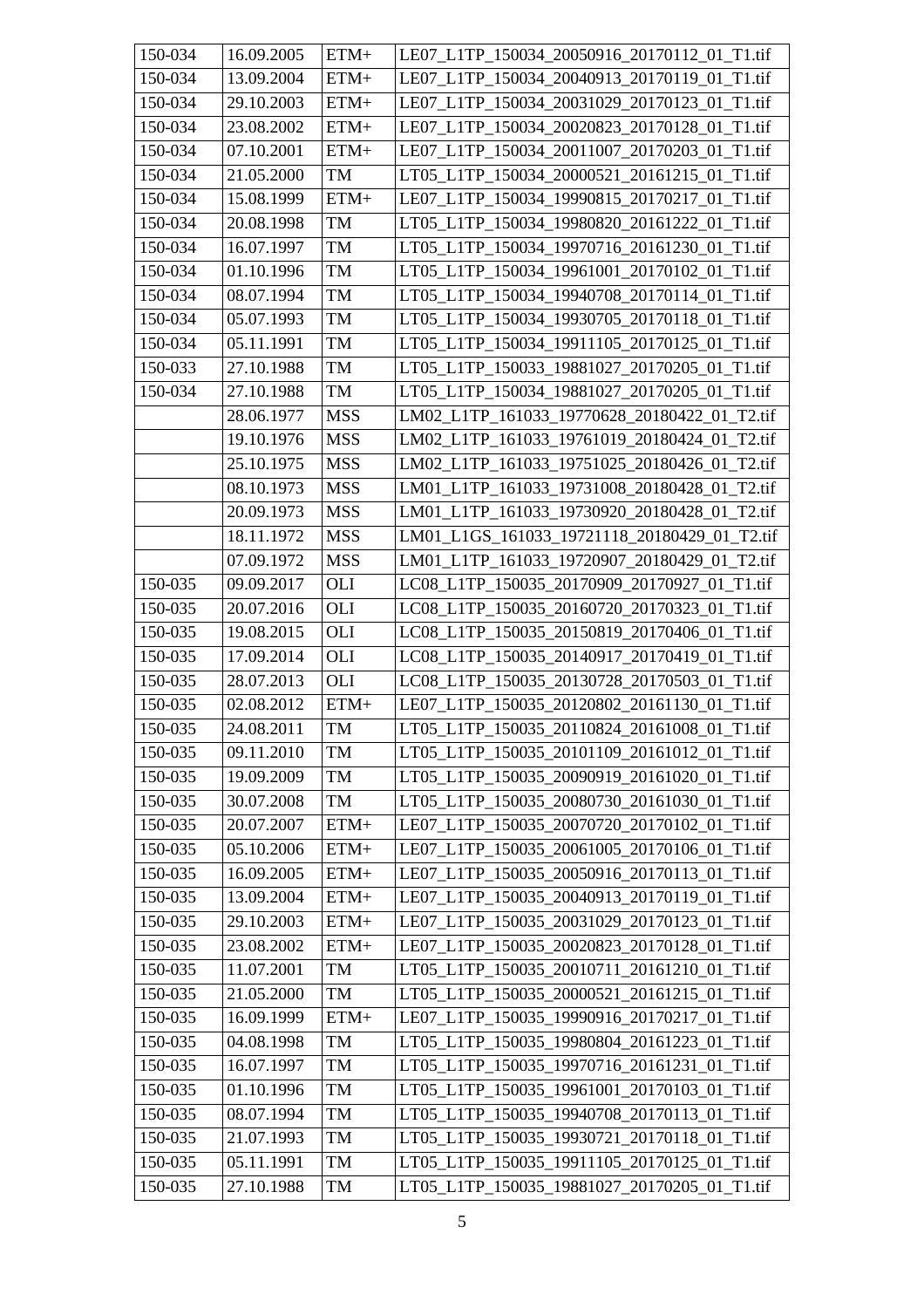| 151-033 | 03.09.2018 | OLI        | LC08_L1TP_151033_20180903_20180912_01_T1.tif |
|---------|------------|------------|----------------------------------------------|
| 151-033 | 15.08.2017 | <b>OLI</b> | LC08 L1TP 151033 20170815 20170825 01 T1.tif |
| 151-033 | 29.09.2016 | <b>OLI</b> | LC08_L1TP_151033_20160929_20170320_01_T1.tif |
| 151-033 | 13.10.2015 | OLI        | LC08_L1TP_151033_20151013_20170403_01_T1.tif |
| 151-033 | 07.10.2013 | <b>OLI</b> | LC08_L1TP_151033_20131007_20170429_01_T1.tif |
| 151-033 | 10.09.2012 | $ETM+$     | LE07_L1TP_151033_20120910_20161128_01_T1.tif |
| 151-033 | 02.10.2011 | TM         | LT05 L1TP 151033 20111002 20161007 01 T1.tif |
| 151-033 | 16.11.2010 | TM         | LT05_L1TP_151033_20101116_20161012_01_T1.tif |
| 151-033 | 31.10.2010 | TM         | LT05_L1TP_151033_20101031_20161012_01_T1.tif |
| 151-033 | 27.07.2010 | TM         | LT05_L1TP_151033_20100727_20161014_01_T1.tif |
| 151-033 | 10.09.2009 | TM         | LT05_L1TP_151033_20090910_20161020_01_T1.tif |
| 151-033 | 05.07.2008 | TM         | LT05_L1TP_151033_20080705_20161030_01_T1.tif |
| 151-033 | 15.10.2007 | $ETM+$     | LE07_L1TP_151033_20071015_20170101_01_T1.tif |
| 151-033 | 08.07.2006 | $ETM+$     | LE07_L1TP_151033_20060708_20170109_01_T1.tif |
| 151-033 | 07.09.2005 | $ETM+$     | LE07 L1TP 151033 20050907 20170113 01 T1.tif |
| 151-033 | 16.06.2004 | $ETM+$     | LE07_L1TP_151033_20040616_20170120_01_T1.tif |
| 151-033 | 18.09.2003 | $ETM+$     | LE07_L1TP_151033_20030918_20170124_01_T1.tif |
| 151-033 | 02.11.2002 | $ETM+$     | LE07_L1GT_151033_20021102_20170127_01_T2.tif |
| 151-033 | 28.09.2001 | $ETM+$     | LE07 L1TP_151033_20010928_20170203_01_T1.tif |
| 151-033 | 24.08.2000 | $ETM+$     | LE07_L1TP_151033_20000824_20170210_01_T1.tif |
| 151-033 | 07.09.1999 | $ETM+$     | LE07_L1TP_151033_19990907_20170217_01_T1.tif |
| 151-033 | 14.10.1998 | TM         | LT05_L1TP_151033_19981014_20161221_01_T1.tif |
| 151-033 | 11.08.1998 | TM         | LT05_L1TP_151033_19980811_20161223_01_T1.tif |
| 151-033 | 09.09.1997 | TM         | LT05_L1TP_151033_19970909_20161230_01_T1.tif |
| 151-033 | 06.09.1996 | TM         | LT05_L1TP_151033_19960906_20170103_01_T1.tif |
| 151-033 | 23.11.1995 | TM         | LT05_L1TP_151033_19951123_20171214_01_T1.tif |
| 151-033 | 31.07.1994 | TM         | LT05_L1TP_151033_19940731_20170113_01_T2.tif |
| 151-033 | 30.09.1993 | TM         | LT05_L1TP_151033_19930930_20170117_01_T1.tif |
| 151-033 | 13.08.1993 | TM         | LT05_L1TP_151033_19930813_20170117_01_T1.tif |
| 151-033 | 19.11.1988 | TM         | LT05_L1TP_151033_19881119_20170205_01_T1.tif |
|         | 22.08.1977 | <b>MSS</b> | LM1_162033_19770822_stack.tif                |
|         | 22.08.1977 | <b>MSS</b> | LM02_L1TP_162033_19770822_20180422_01_T2.tif |
| 151-034 | 03.09.2018 | OLI        | LC08_L1TP_151034_20180903_20180912_01_T1.tif |
| 151-034 | 02.10.2017 | OLI        | LC08 L1TP 151034 20171002 20171013 01 T1.tif |
| 151-034 | 15.08.2017 | OLI        | LC08 L1TP 151034 20170815 20170825 01 T1.tif |
| 151-034 | 29.09.2016 | OLI        | LC08_L1TP_151034_20160929_20170320_01_T1.tif |
| 151-034 | 13.10.2015 | <b>OLI</b> | LC08_L1TP_151034_20151013_20170403_01_T1.tif |
| 151-034 | 22.07.2014 | OLI        | LC08 L1TP 151034 20140722 20170421 01 T1.tif |
| 151-034 | 07.10.2013 | OLI        | LC08_L1TP_151034_20131007_20170429_01_T1.tif |
| 151-034 | 25.08.2012 | $ETM+$     | LE07_L1TP_151034_20120825_20161130_01_T1.tif |
| 151-034 | 02.10.2011 | TM         | LT05_L1TP_151034_20111002_20161005_01_T1.tif |
| 151-034 | 28.08.2010 | TM         | LT05_L1TP_151034_20100828_20161013_01_T1.tif |
| 151-034 | 25.08.2009 | TM         | LT05_L1TP_151034_20090825_20161022_01_T1.tif |
| 151-034 | 05.07.2008 | TM         | LT05_L1TP_151034_20080705_20161030_01_T1.tif |
| 151-034 | 13.09.2007 | $ETM+$     | LE07_L1TP_151034_20070913_20170101_01_T1.tif |
| 151-034 | 10.09.2006 | $ETM+$     | LE07_L1TP_151034_20060910_20170107_01_T1.tif |
| 151-034 | 08.07.2006 | $ETM+$     | LE07_L1TP_151034_20060708_20170108_01_T1.tif |
| 151-034 | 22.08.2005 | $ETM+$     | LE07_L1TP_151034_20050822_20170114_01_T1.tif |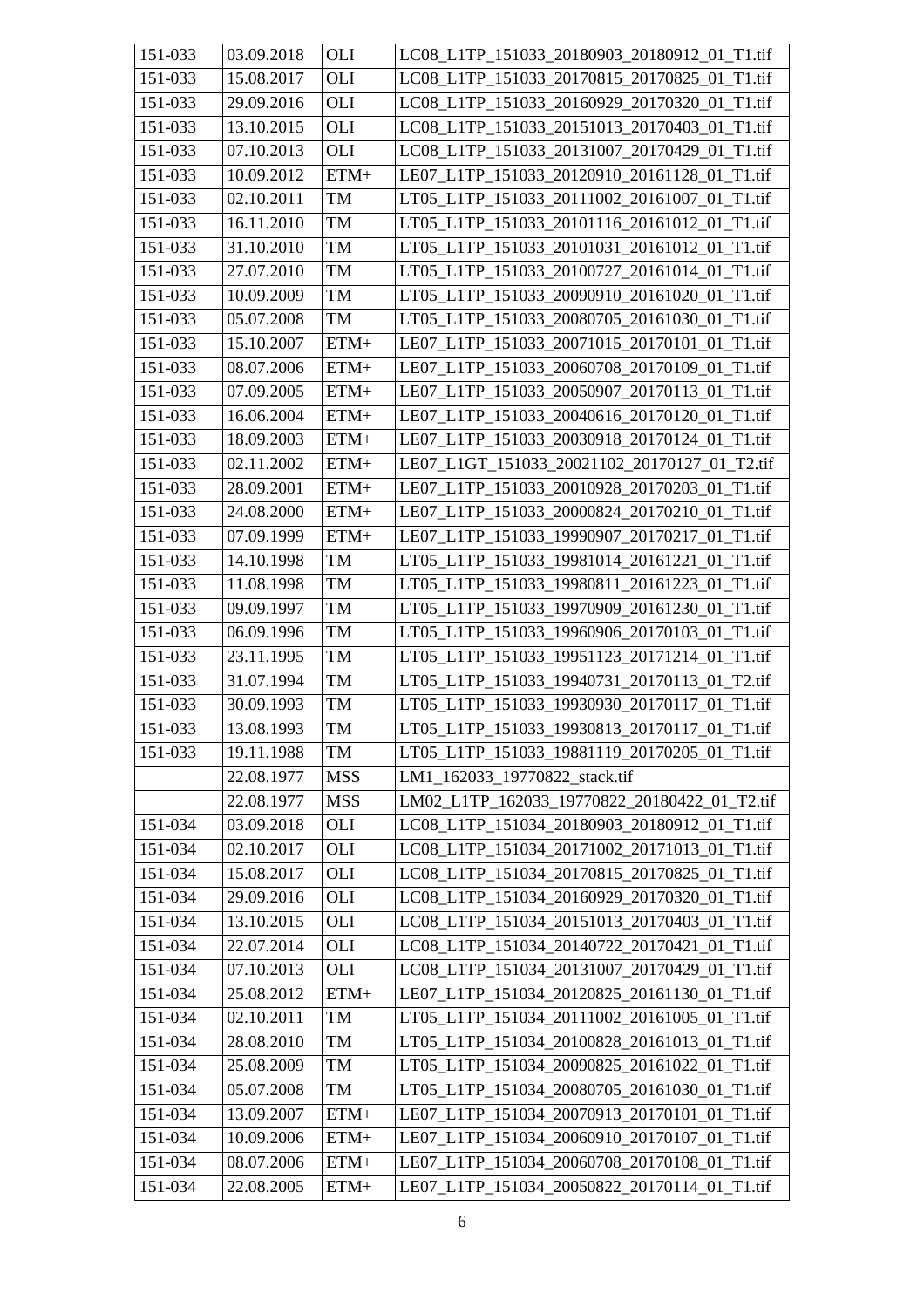| 151-034                | 04.09.2004 | $ETM+$     | LE07_L1TP_151034_20040904_20170119_01_T1.tif |
|------------------------|------------|------------|----------------------------------------------|
| 151-034                | 02.09.2003 | $ETM+$     | LE07 L1TP 151034 20030902 20170124 01 T1.tif |
| 151-034                | 30.08.2002 | $ETM+$     | LE07_L1TP_151034_20020830_20170129_01_T1.tif |
| 151-034                | 28.09.2001 | $ETM+$     | LE07 L1TP 151034 20010928 20170203 01 T1.tif |
| 151-034                | 04.09.2001 | TM         | LT05_L1TP_151034_20010904_20161210_01_T1.tif |
| 151-034                | 26.07.2001 | $ETM+$     | LE07_L1TP_151034_20010726_20170204_01_T1.tif |
| 151-034                | 09.09.2000 | $ETM+$     | LE07 L1TP 151034 20000909 20170210 01 T1.tif |
| 151-034                | 24.08.2000 | $ETM+$     | LE07 L1TP 151034 20000824 20170210 01 T1.tif |
| 151-034                | 25.10.1999 | $ETM+$     | LE07 L1TP 151034 19991025 20170216 01 T1.tif |
| 151-034                | 07.09.1999 | $ETM+$     | LE07_L1TP_151034_19990907_20170217_01_T1.tif |
| 151-034                | 14.10.1998 | TM         | LT05 L1TP 151034_19981014_20161221_01_T1.tif |
| 151-034                | 07.07.1997 | $\rm TM$   | LT05_L1TP_151034_19970707_20161231_01_T1.tif |
| 151-034                | 06.09.1996 | TM         | LT05_L1TP_151034_19960906_20170102_01_T1.tif |
| 151-034                | 23.11.1995 | TM         | LT05_L1TP_151034_19951123_20171214_01_T1.tif |
| 151-034                | 01.09.1994 | <b>TM</b>  | LT05 L1TP 151034 19940901 20170112 01 T1.tif |
| 151-034                | 13.08.1993 | TM         | LT05 L1GS 151034 19930813 20170117 01 T2.tif |
| $\overline{151} - 034$ | 30.11.1992 | TM         | LT05_L1TP_151034_19921130_20170121_01_T1.tif |
| 151-034                | 30.05.1989 | TM         | LT05 L1TP 151034 19890530 20170203 01 T1.tif |
| 151-034                | 19.11.1988 | TM         | LT05_L1TP_151034_19881119_20170205_01_T1.tif |
|                        | 29.07.1980 | <b>MSS</b> | LM03_L1TP_163034_19800729_20180416_01_T2.tif |
|                        | 15.10.1979 | <b>MSS</b> | LM03_L1TP_163034_19791015_20180420_01_T2.tif |
|                        | 28.09.1977 | <b>MSS</b> | LM02_L1TP_163034_19770928_20180423_01_T2.tif |
|                        | 28.08.1976 | <b>MSS</b> | LM02_L1TP_163034_19760828_20180424_01_T2.tif |
|                        | 10.08.1976 | <b>MSS</b> | LM02_L1TP_163034_19760810_20180423_01_T2.tif |
|                        | 09.08.1976 | <b>MSS</b> | LM02_L1TP_162034_19760809_20180423_01_T2.tif |
|                        | 08.09.1972 | <b>MSS</b> | LM01_L1TP_162033_19720908_20180429_01_T2.tif |
|                        | 08.09.1972 | <b>MSS</b> | LM01 L1TP 162034 19720908 20180429 01 T2.tif |
| 151-035                | 03.11.2017 | OLI        | LC08_L1TP_151035_20171103_20171109_01_T1.tif |
| 151-035                | 29.09.2016 | <b>OLI</b> | LC08_L1TP_151035_20160929_20170320_01_T1.tif |
| 151-035                | 13.10.2015 | OLI        | LC08_L1TP_151035_20151013_20170403_01_T1.tif |
| 151-035                | 22.07.2014 | OLI        | LC08_L1TP_151035_20140722_20170421_01_T1.tif |
| 151-035                | 07.10.2013 | <b>OLI</b> | LC08_L1TP_151035_20131007_20170429_01_T1.tif |
| 151-035                | 12.10.2012 | $ETM+$     | LE07 L1TP 151035 20121012 20161128 01 T1.tif |
| 151-035                | 26.09.2009 | TM         | LT05_L1TP_151035_20090926_20161020_01_T1.tif |
| 151-035                | 05.07.2008 | TM         | LT05_L1TP_151035_20080705_20161030_01_T1.tif |
| 151-035                | 13.09.2007 | $ETM+$     | LE07_L1TP_151035_20070913_20170102_01_T1.tif |
| 151-035                | 08.07.2006 | $ETM+$     | LE07_L1TP_151035_20060708_20170109_01_T1.tif |
| 151-035                | 06.08.2005 | $ETM+$     | LE07_L1TP_151035_20050806_20170113_01_T1.tif |
| 151-035                | 04.09.2004 | $ETM+$     | LE07_L1TP_151035_20040904_20170119_01_T1.tif |
| 151-035                | 06.10.2001 | TM         | LT05_L1TP_151035_20011006_20170907_01_T1.tif |
| 151-035                | 09.09.2000 | $ETM+$     | LE07_L1TP_151035_20000909_20170210_01_T1.tif |
| 151-035                | 25.10.1999 | $ETM+$     | LE07_L1TP_151035_19991025_20170216_01_T1.tif |
| 151-035                | 14.08.1999 | TM         | LT05_L1TP_151035_19990814_20161218_01_T1.tif |
| 151-035                | 15.11.1998 | TM         | LT05_L1TP_151035_19981115_20161220_01_T1.tif |
| 151-035                | 07.07.1997 | TM         | LT05_L1TP_151035_19970707_20161230_01_T1.tif |
| 151-035                | 06.09.1996 | TM         | LT05_L1TP_151035_19960906_20170102_01_T1.tif |
| 151-035                | 23.11.1995 | TM         | LT05_L1TP_151035_19951123_20171214_01_T1.tif |
| $\overline{1}51 - 035$ | 01.09.1994 | TM         | LT05_L1TP_151035_19940901_20170112_01_T1.tif |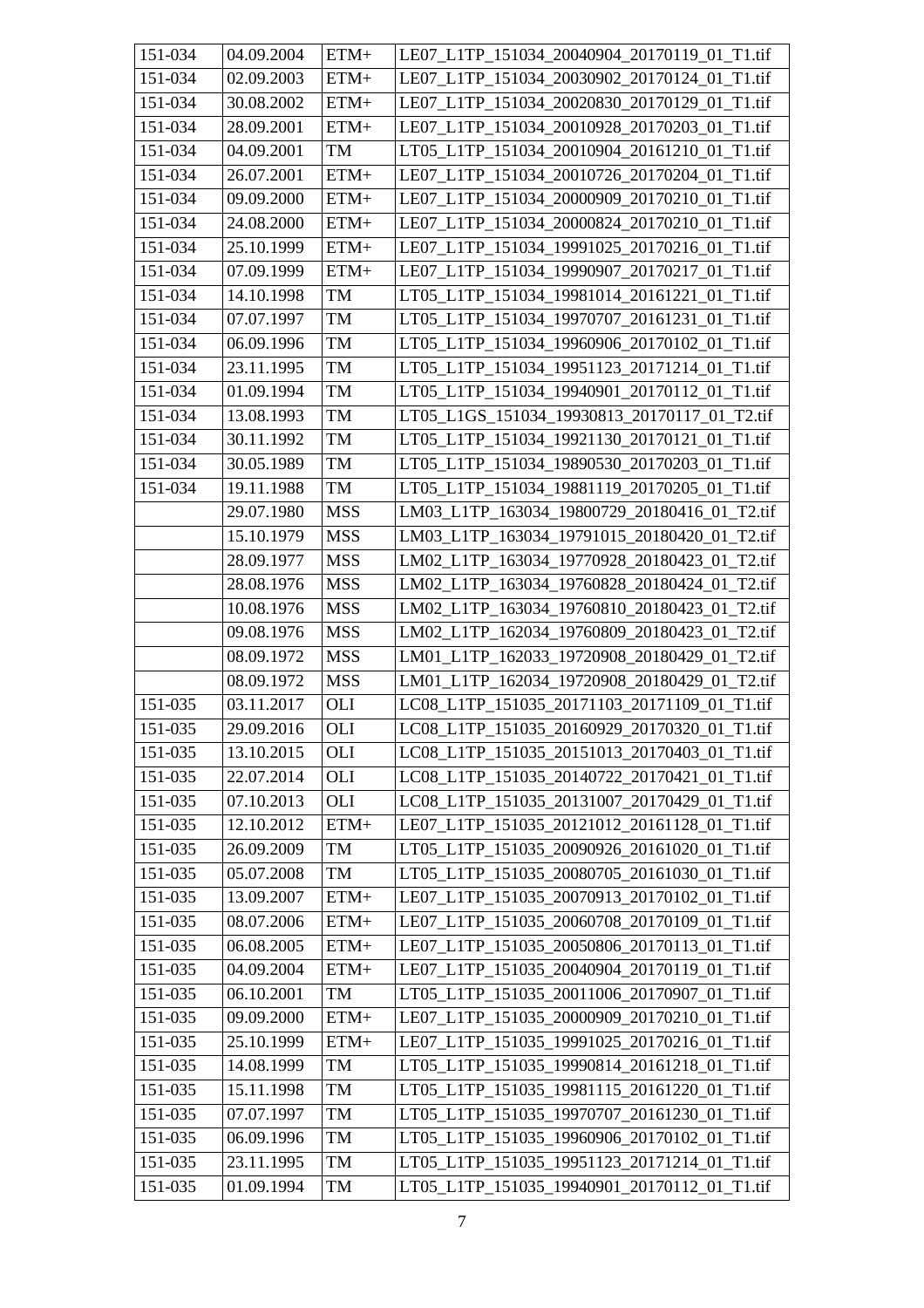| 151-035 | 12.07.1993 | <b>TM</b>  | LT05_L1TP_151035_19930712_20170118_01_T1.tif |
|---------|------------|------------|----------------------------------------------|
| 151-035 | 14.11.1992 | TM         | LT05 L1TP 151035 19921114 20170121 01 T1.tif |
| 151-035 | 09.09.1991 | TM         | LT05_L1TP_151035_19910909_20171208_01_T1.tif |
| 151-035 | 06.09.1990 | TM         | LT05_L1TP_151035_19900906_20171209_01_T1.tif |
| 151-035 | 21.10.1989 | TM         | LT05_L1TP_151035_19891021_20170613_01_T1.tif |
| 152-033 | 10.09.2018 | <b>OLI</b> | LC08_L1TP_152033_20180910_20180913_01_T1.tif |
| 152-033 | 25.08.2018 | <b>OLI</b> | LC08 L1TP 152033 20180825 20180829 01 T1.tif |
| 152-033 | 07.09.2017 | <b>OLI</b> | LC08_L1TP_152033_20170907_20170926_01_T1.tif |
| 152-033 | 20.09.2016 | OLI        | LC08 L1TP 152033 20160920 20170321 01 T1.tif |
| 152-033 | 16.07.2015 | <b>OLI</b> | LC08_L1TP_152033_20150716_20170407_01_T1.tif |
| 152-033 | 15.09.2014 | OLI        | LC08_L1TP_152033_20140915_20170419_01_T1.tif |
| 152-033 | 30.08.2014 | OLI        | LC08_L1TP_152033_20140830_20170420_01_T1.tif |
| 152-033 | 12.09.2013 | OLI        | LC08_L1TP_152033_20130912_20170502_01_T1.tif |
| 152-033 | 01.09.2012 | $ETM+$     | LE07_L1TP_152033_20120901_20161128_01_T1.tif |
| 152-033 | 07.09.2011 | TM         | LT05_L1TP_152033_20110907_20161006_01_T1.tif |
| 152-033 | 04.09.2010 | TM         | LT05_L1TP_152033_20100904_20161013_01_T1.tif |
| 152-033 | 19.10.2009 | TM         | LT05 L1TP 152033 20091019 20161018 01 T1.tif |
| 152-033 | 15.07.2009 | TM         | LT05_L1TP_152033_20090715_20161023_01_T1.tif |
| 152-033 | 13.08.2008 | TM         | LT05_L1TP_152033_20080813_20180301_01_T1.tif |
| 152-033 | 12.07.2008 | <b>TM</b>  | LT05_L1TP_152033_20080712_20161030_01_T1.tif |
| 152-033 | 04.07.2008 | $ETM+$     | LE07_L1TP_152033_20080704_20161228_01_T1.tif |
| 152-033 | 22.10.2007 | $ETM+$     | LE07_L1TP_152033_20071022_20170101_01_T1.tif |
| 152-033 | 16.08.2006 | $ETM+$     | LE07_L1TP_152033_20060816_20170107_01_T1.tif |
| 152-033 | 14.09.2005 | $ETM+$     | LE07 L1TP 152033 20050914 20170113 01 T1.tif |
| 152-033 | 10.08.2004 | $ETM+$     | LE07_L1TP_152033_20040810_20170119_01_T1.tif |
| 152-033 | 24.08.2003 | $ETM+$     | LE07_L1TP_152033_20030824_20170124_01_T1.tif |
| 152-033 | 05.08.2002 | $ETM+$     | LE07_L1TP_152033_20020805_20170128_01_T1.tif |
| 152-033 | 02.08.2001 | $ETM+$     | LE07_L1TP_152033_20010802_20170204_01_T1.tif |
| 152-033 | 16.09.2000 | $ETM+$     | LE07_L1TP_152033_20000916_20170210_01_T1.tif |
| 152-033 | 16.10.1999 | $ETM+$     | LE07_L1TP_152033_19991016_20170216_01_T1.tif |
| 152-033 | 05.08.1999 | TM         | LT05 L1TP 152033 19990805 20161216 01 T1.tif |
| 152-033 | 03.09.1998 | TM         | LT05 L1TP 152033 19980903 20161222 01 T1.tif |
| 152-033 | 02.10.1997 | TM         | LT05 L1TP 152033 19971002 20161229 01 T1.tif |
| 152-033 | 06.05.1995 | TM         | LT05_L1TP_152033_19950506_20170108_01_T1.tif |
| 152-033 | 23.08.1994 | TM         | LT05 L1TP 152033 19940823 20170113 01 T1.tif |
| 152-033 | 21.09.1993 | TM         | LT05_L1TP_152033_19930921_20170116_01_T1.tif |
| 152-033 | 14.07.1991 | TM         | LT05_L1TP_152033_19910714_20170126_01_T1.tif |
| 152-033 | 12.12.1988 | TM         | LT05_L1TP_152033_19881212_20170205_01_T1.tif |
| 152-033 | 22.08.1988 | TM         | LT05_L1TP_152033_19880822_20170206_01_T1.tif |
|         | 29.09.1977 | <b>MSS</b> | LM02_L1TP_164033_19770929_20180423_01_T2.tif |
|         | 28.09.1977 | <b>MSS</b> | LM02_L1TP_163033_19770928_20180423_01_T2.tif |
|         | 12.07.1973 | <b>MSS</b> | LM01_L1TP_163034_19730712_20180428_01_T2.tif |
|         | 10.09.1972 | <b>MSS</b> | LM01_L1TP_164033_19720910_20180429_01_T2.tif |
|         |            | <b>MSS</b> | LM2163033_1977_stack.tif                     |
| 153-033 | 03.10.2018 | OLI        | LC08_L1TP_153033_20181003_20181010_01_T1.tif |
| 153-033 | 01.09.2018 | <b>OLI</b> | LC08_L1TP_153033_20180901_20180901_01_RT.tif |
| 153-033 | 13.08.2017 | OLI        | LC08_L1TP_153033_20170813_20170824_01_T1.tif |
| 153-033 | 25.07.2016 | <b>OLI</b> | LC08_L1TP_153033_20160725_20170322_01_T1.tif |